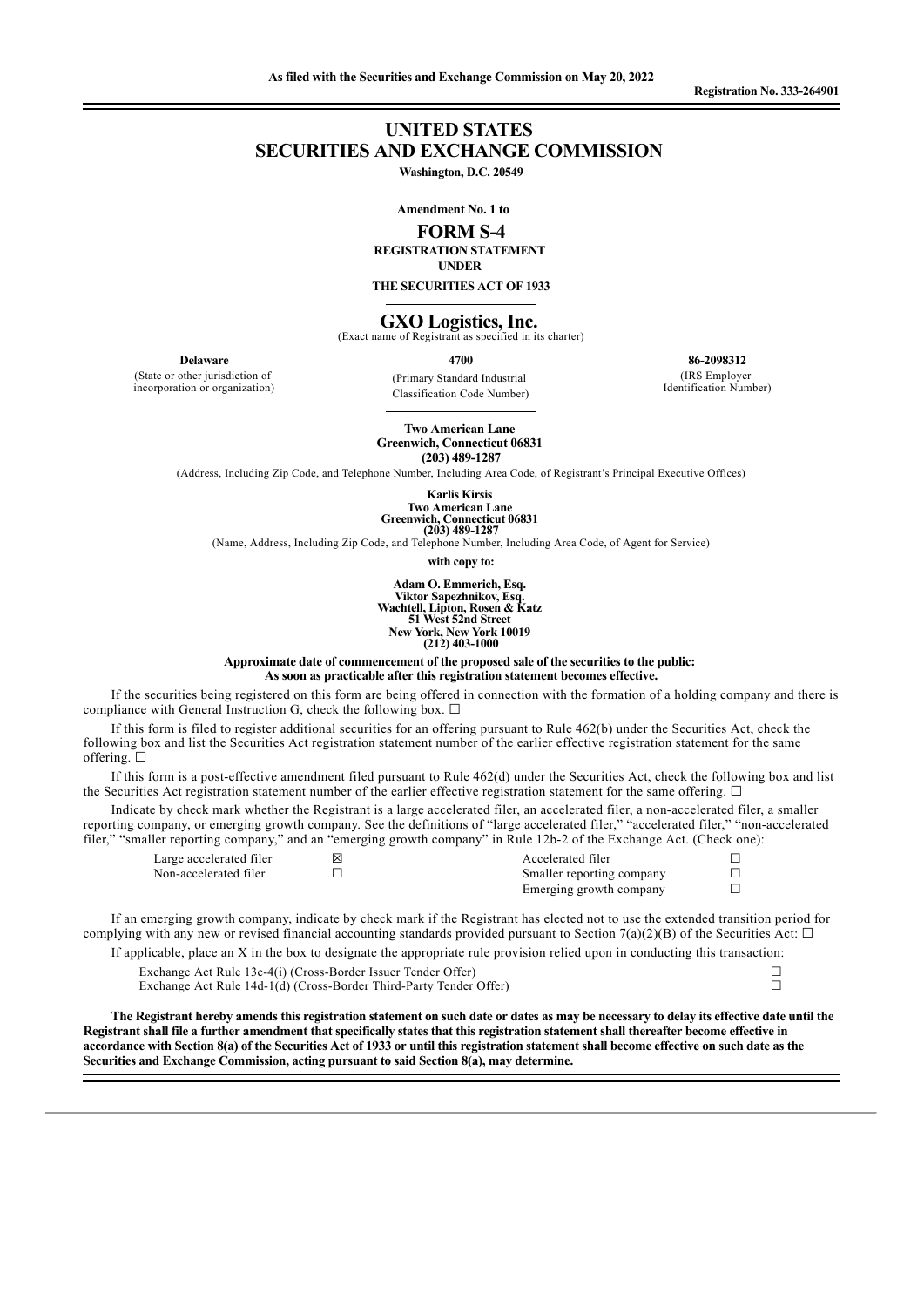## **Explanatory Note**

This Amendment No. 1 to the Registration Statement on Form S-4 (File No. 333-264901) is being filed solely to reflect updates to Exhibit 5.1. No other changes have been made.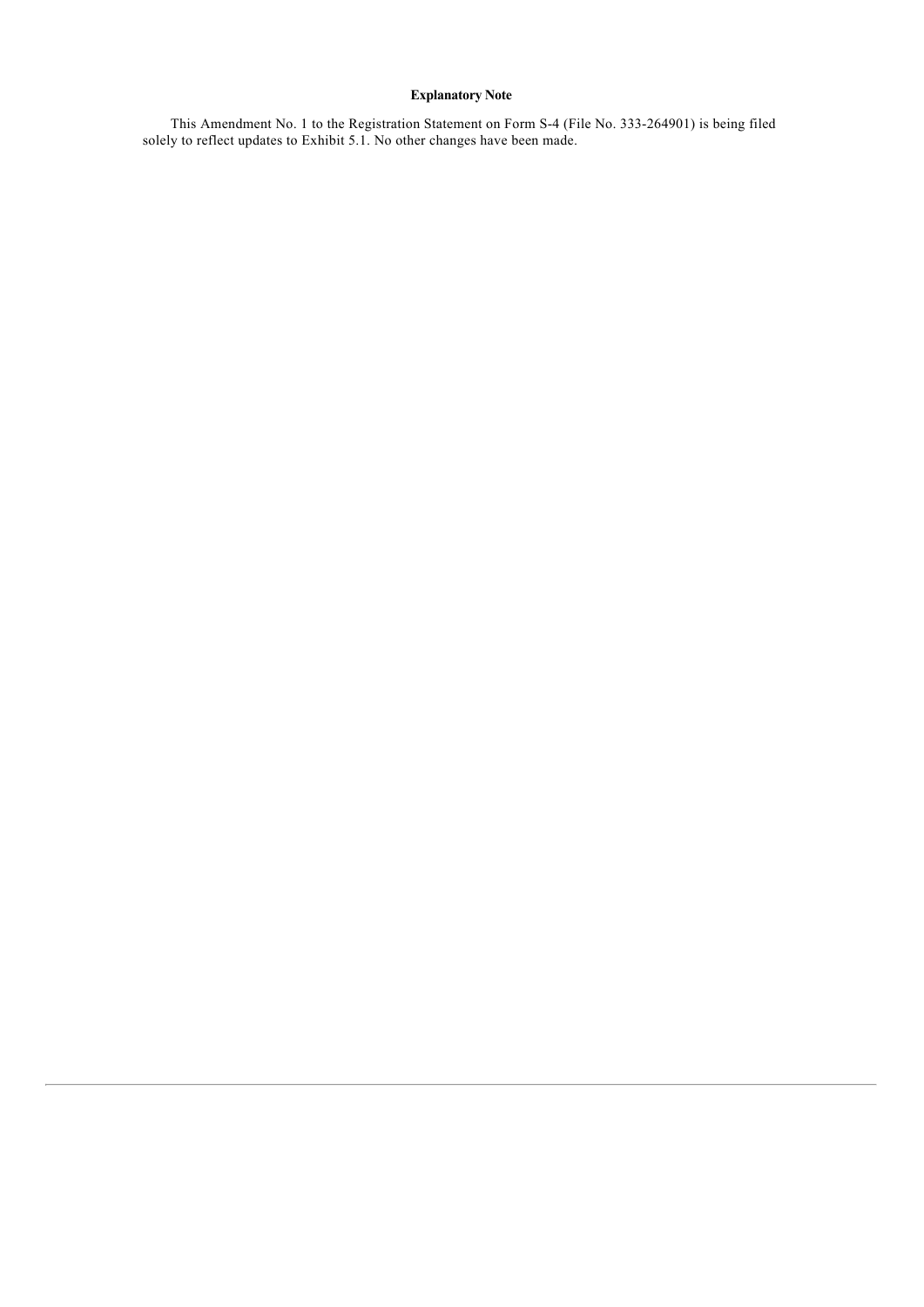#### **GXO LOGISTICS, INC.**

#### **PART II INFORMATION NOT REQUIRED IN PROSPECTUS**

#### **Item 20.** *Indemnification of Directors and Of icers*

Section 6.1 of the Registrant's second amended and restated bylaws requires the Registrant to indemnify and hold harmless, to the fullest extent permitted from time to time under the General Corporation Law of the State of Delaware (the "DGCL"), each person who was or is a party or otherwise threatened to be made a party to any threatened, pending or completed action, suit or proceeding, whether civil, criminal, administrative or investigative, by reason of the fact that such person is or was a director or officer of the Registrant or, while serving as a director or officer of the Registrant, is or was serving at the request of the Registrant as a director, officer, trustee, employee or agent of another corporation or of a partnership, joint venture, trust or other enterprise, including service with respect to employee benefit plans maintained or sponsored by the Registrant. Such indemnification will cover all expenses, liabilities and losses actually and reasonably incurred or suffered by such individuals.

Subsection (a) of Section 145 of the DGCL empowers a corporation to indemnify any person who was or is a party or is threatened to be made a party to any threatened, pending or completed action, suit or proceeding, whether civil, criminal, administrative or investigative (other than an action by or in the right of the corporation), by reason of the fact that the person is or was a director, officer, employee or agent of the corporation, or is or was serving at the request of the corporation as a director, officer, employee or agent of another corporation, partnership, joint venture, trust or other enterprise, against expenses (including attorneys' fees), judgments, fines and amounts paid in settlement actually and reasonably incurred by the person in connection with such action, suit or proceeding if the person acted in good faith and in a manner the person reasonably believed to be in or not opposed to the best interests of the corporation, and, with respect to any criminal action or proceeding, had no reasonable cause to believe the person's conduct was unlawful. The termination of any action, suit or proceeding by judgment, order, settlement, conviction, or upon a plea of nolo contendere or its equivalent, shall not, of itself, create a presumption that the person did not act in good faith and in a manner which the person reasonably believed to be in or not opposed to the best interests of the corporation, and, with respect to any criminal action or proceeding, had reasonable cause to believe that the person's conduct was unlawful.

Subsection (b) of Section 145 of the DGCL empowers a corporation to indemnify any person who was or is a party or is threatened to be made a party to any threatened, pending or completed action or suit by or in right of the corporation to procure a judgment in its favor by reason of the fact that such person acted in any of the capacities set forth above, against expenses (including attorneys' fees) actually and reasonably incurred by the person in connection with the defense or settlement of such action or suit if the person acted in good faith and in a manner the person reasonably believed to be in or not opposed to the best interests of the corporation and except that no indemnification shall be made in respect of any claim, issue or matter as to which such person shall have been adjudged to be liable to the corporation unless and only to the extent that the Court of Chancery or the court in which such action or suit was brought shall determine upon application that, despite the adjudication of liability but in view of all the circumstances of the case, such person is fairly and reasonably entitled to indemnity for such expenses which the Court of Chancery or such other court shall deem proper.

Subsection (d) of Section 145 of the DGCL provides that any indemnification under subsections (a) and (b) of Section 145 (unless ordered by a court) shall be made by the corporation only as authorized in the specific case upon a determination that indemnification of the present or former director, officer, employee or agent is proper in the circumstances because the person has met the applicable standard of conduct set forth in subsections (a) and (b) of Section 145. Such determination shall be made, with respect to a person who is a director or officer at the time of such determination, (1) by a majority vote of the directors who are not parties to such action, suit or proceeding, even though less than a quorum, or (2) by a committee of such directors designated by the majority vote of such directors, even though less than a quorum, or (3) if there are no such directors, or if such directors so direct, by independent legal counsel in a written opinion, or (4) by the stockholders.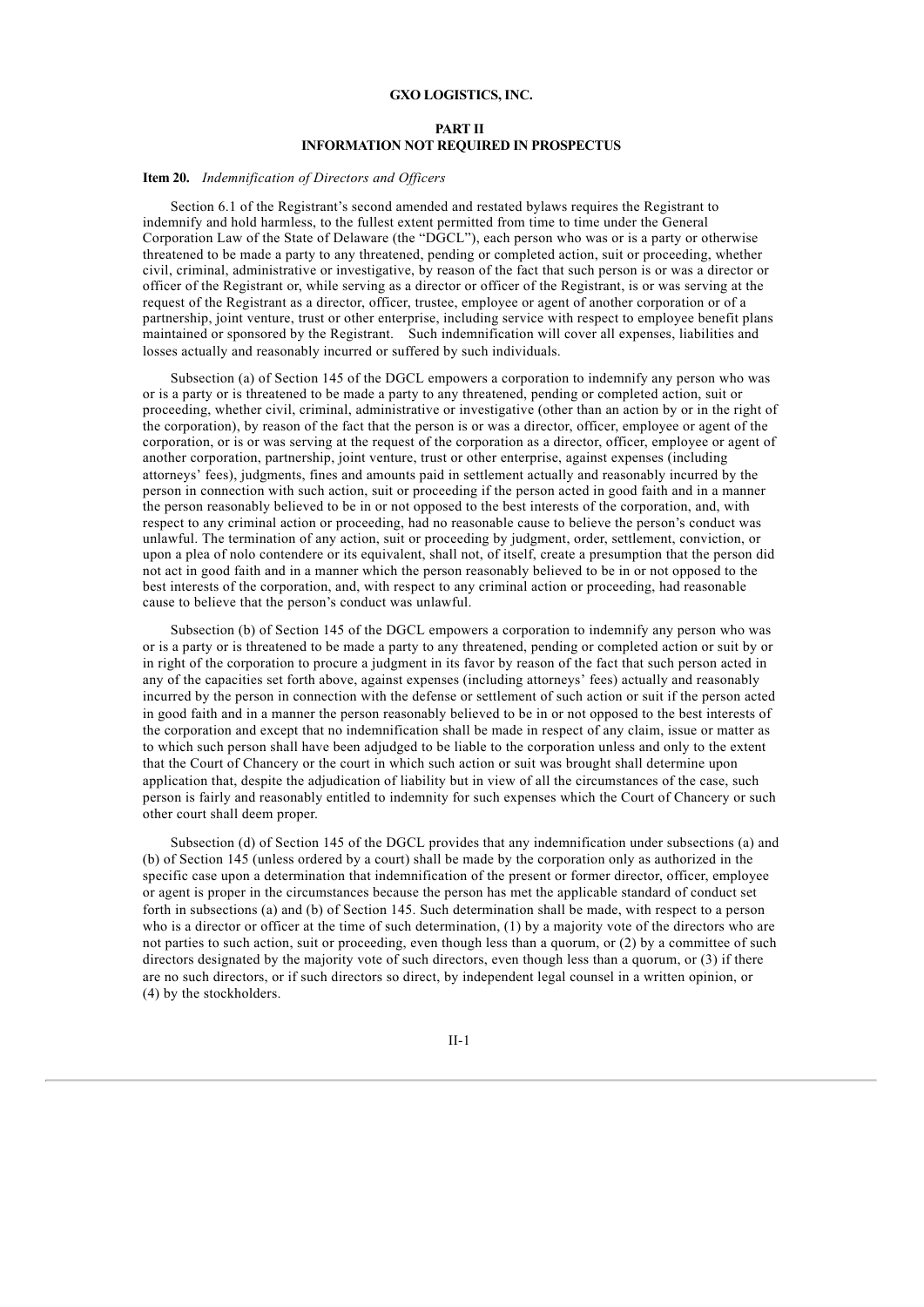Section 145 of the DGCL further provides that to the extent a present or former director or officer of a corporation has been successful on the merits or otherwise in the defense of any action, suit or proceeding referred to in subsections (a) and (b) of Section 145, or in defense of any claim, issue or matter therein, such person shall be indemnified against expenses (including attorneys' fees) actually and reasonably incurred by such person in connection therewith and that such expenses may be paid by the corporation in advance of the final disposition of such action, suit or proceeding upon receipt of an undertaking by or on behalf of such director or officer to repay such amount if it shall ultimately be determined that such person is not entitled to be indemnified by the corporation as authorized in Section 145 of the DGCL; that any indemnification and advancement of expenses provided by, or granted pursuant to, Section 145 shall not be deemed exclusive of any other rights to which the indemnified party may be entitled; that indemnification and advancement of expenses provided by, or granted pursuant to, Section 145 shall, unless otherwise provided when authorized or ratified, continue as to a person who has ceased to be a director, officer, employee or agent and shall inure to the benefit of such person's heirs, executors and administrators; and empowers the corporation to purchase and maintain insurance on behalf of any person who is or was a director, officer, employee or agent of the corporation or is or was serving at the request of the corporation as a director, officer, employee or agent of another corporation, partnership, joint venture, trust or other enterprise against any liability asserted against such person and incurred by such person in any such capacity, or arising out of such person's status as such, whether or not the corporation would have the power to indemnify such person against such liabilities under Section 145.

As authorized by the Registrant's second amended and restated bylaws, the Registrant may purchase and maintain at its expense on behalf of directors and officers insurance, within certain limits, covering liabilities which may be incurred by them in such capacities.

To the fullest extent permitted by the DGCL, the Registrant's amended and restated certificate of incorporation provides that a director of the Registrant shall not be personally liable to the Registrant or its stockholders for monetary damages for breach of fiduciary duty as a director.

**Item 21.** *Exhibits and Financial Statement Schedules.*

| <b>Exhibit</b><br>Number | <b>Description</b>                                                                                                                                                                                                                                                                                                                                                         |  |
|--------------------------|----------------------------------------------------------------------------------------------------------------------------------------------------------------------------------------------------------------------------------------------------------------------------------------------------------------------------------------------------------------------------|--|
| 2.1                      | <u>Separation and Distribution Agreement by and between XPO Logistics, Inc. and GXO Logistics,</u><br>Inc., dated as of August 1, 2021 (incorporated by reference to Exhibit 2.1 of the Company's<br>Current Report on Form 8-K (Commission file no. 001-40470) filed with the SEC on August 2,<br>$2021$ ).                                                               |  |
| 2.2                      | Recommended cash and share acquisition of Clipper Logistics PLC by GXO Logistics, Inc., dated<br>as of February 28, 2022 (incorporated by reference to Exhibit 2.1 of the Company's Current<br><u>Report on Form 8-K (Commission file no. 001-40470) filed with the SEC on March 1, 2022).</u>                                                                             |  |
| 2.3                      | Cooperation Agreement between GXO Logistics, Inc. and Clipper Logistics PLC (incorporated by<br>reference to Exhibit 2.2 of the Company's Current Report on Form 8-K (Commission file no. 001-<br>40470) filed with the SEC on March 1, 2022).                                                                                                                             |  |
| 3.1                      | <u>Amended and Restated Certificate of Incorporation of GXO Logistics, Inc. (incorporated by</u><br>reference to Exhibit 3.1 of the Company's Current Report on Form 8-K (Commission file no. 001-<br>40470) filed with the SEC on August 2, 2021).                                                                                                                        |  |
| 3.2                      | Second Amended and Restated Bylaws of GXO Logistics, Inc. (incorporated by reference to<br>Exhibit 3.2 of the Company's Current Report on Form 8-K (Commission file no. 001-40470) filed<br>with the SEC on August 2, 2021).                                                                                                                                               |  |
| 4.1                      | Indenture, dated as of July 2, 2021, among GXO Logistics, Inc. and Computershare Trust<br>Company, N.A., as successor to Wells Fargo Bank, National Association, as Trustee (incorporated<br>by reference to Exhibit 4.1 to the Company's Amendment No. 3 to the Registration Statement on<br>Form 10 (Commission file no. 001-40470) filed with the SEC on July 7, 2021). |  |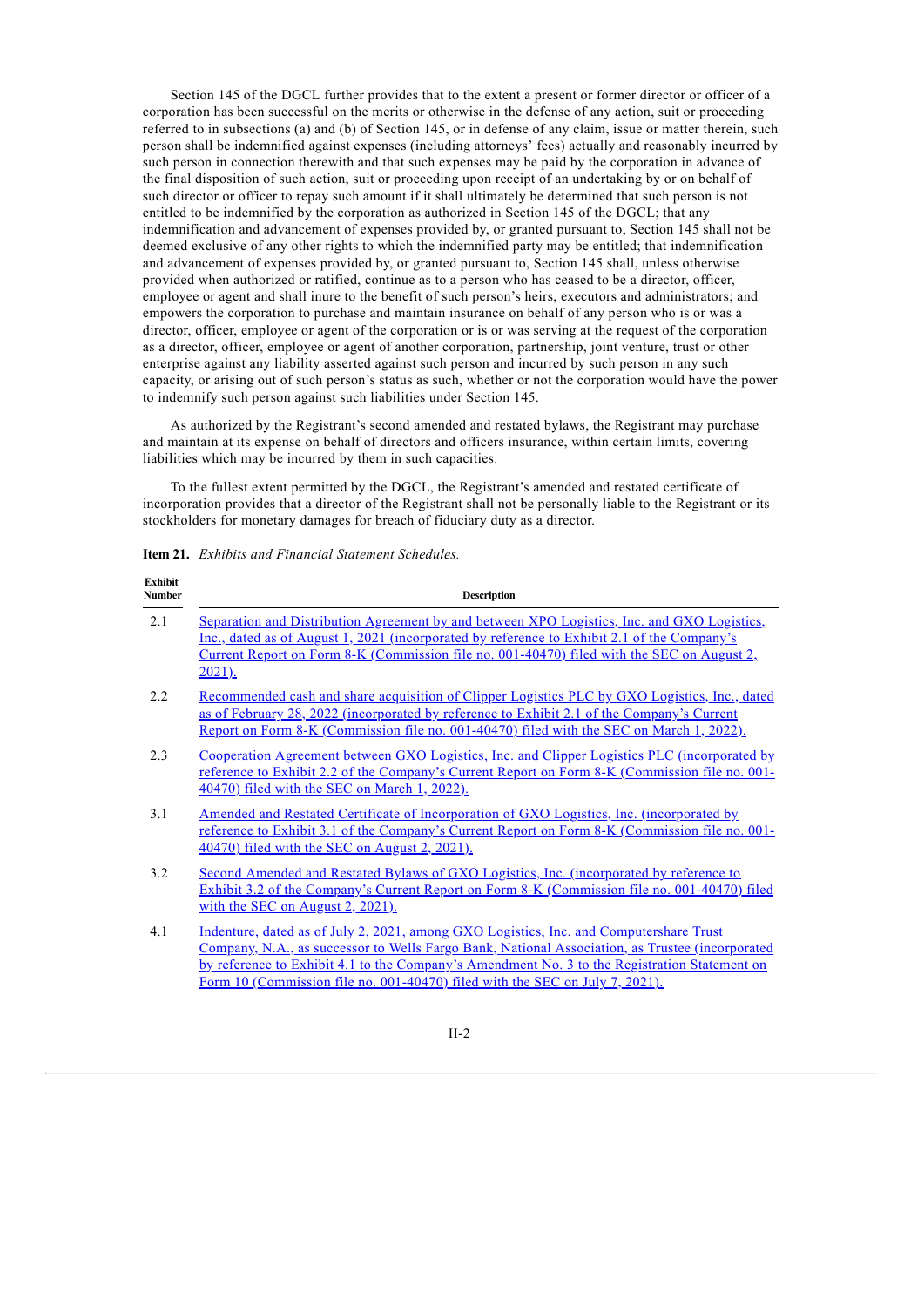| <b>Exhibit</b><br>Number | <b>Description</b><br>First Supplemental Indenture, dated as of July 2, 2021, among GXO Logistics, Inc. and<br>Computershare Trust Company, N.A., as successor to Wells Fargo Bank, National Association, as<br><u>Trustee (incorporated by reference to Exhibit 4.2 to the Company's Amendment No. 3 to the</u><br>Registration Statement on Form 10 (Commission file no. 001-40470) filed with the SEC on July 7,<br>$2021$ ). |  |
|--------------------------|----------------------------------------------------------------------------------------------------------------------------------------------------------------------------------------------------------------------------------------------------------------------------------------------------------------------------------------------------------------------------------------------------------------------------------|--|
| 4.2                      |                                                                                                                                                                                                                                                                                                                                                                                                                                  |  |
| 4.3                      | Registration Rights Agreement, dated July 2, 2021, by and among GXO Logistics, Inc., Barclays<br>Capital Inc., Citigroup Global Markets Inc., Credit Agricole Securities, (USA) Inc. and Goldman<br>Sachs & Co. LLC (incorporated by reference to Exhibit 4.3 to the Company's Amendment No. 3<br>to the Registration Statement on Form 10 (Commission file no. 001-40470) filed with the SEC on<br>July 7, 2021).               |  |
| 4.4                      | Registration Rights Agreement by and among Jacobs Private Equity, LLC and GXO Logistics,<br>Inc., dated as of September 29, 2021 (incorporated by reference to Exhibit 4.1 to the Company's<br>Current Report on Form 8-K (Commission file no. 001-40470) filed with the SEC on October 1,<br>$2021$ ).                                                                                                                          |  |
| 4.5                      | Description of Registrant's Securities (incorporated by reference to Exhibit 4.5 to the Company's<br>Annual Report on Form 10-K (Commission file no. 001-40470) filed with the SEC on<br>February 17, 2022).                                                                                                                                                                                                                     |  |
| $5.1*$                   | Legal Opinion of Wachtell, Lipton, Rosen & Katz.                                                                                                                                                                                                                                                                                                                                                                                 |  |
| 10.1                     | <u>Transition Services Agreement by and between XPO Logistics, Inc. and GXO Logistics, Inc.,</u><br>dated as of August 1, 2021 (incorporated by reference to Exhibit 10.1 of the Company's Current<br>Report on Form 8-K (Commission file no. 001-40470) filed with the SEC on August 2, 2021).                                                                                                                                  |  |
| 10.2                     | <u>Tax Matters Agreement by and between XPO Logistics, Inc. and GXO Logistics, Inc., dated as of</u><br><u>August 1, 2021 (incorporated by reference to Exhibit 10.2 of the Company's Current Report on</u><br>Form 8-K (Commission file no. 001-40470) filed with the SEC on August 2, 2021).                                                                                                                                   |  |
| 10.3                     | Employee Matters Agreement by and between XPO Logistics, Inc. and GXO Logistics, Inc., dated<br>as of August 1, 2021 (incorporated by reference to Exhibit 10.3 of the Company's Current Report<br>on Form 8-K (Commission file no. 001-40470) filed with the SEC on August 2, 2021).                                                                                                                                            |  |
| 10.4                     | Intellectual Property License Agreement by and between XPO Logistics, Inc. and GXO Logistics,<br><u>Inc., dated as of July 30, 2021 (incorporated by reference to Exhibit 10.4 of the Company's</u><br>Current Report on Form 8-K (Commission file no. 001-40470) filed with the SEC on August 2,<br>$2021$ ).                                                                                                                   |  |
| $10.5+$                  | GXO Logistics, Inc. 2021 Omnibus Incentive Plan (incorporated by reference to Exhibit 10.5 of<br>the Company's Current Report on Form 8-K (Commission file no. 001-40470) filed with the SEC<br>on August 2, 2021).                                                                                                                                                                                                              |  |
| $10.6+$                  | Form of Option Award Agreement under the GXO Logistics, Inc. 2021 Omnibus Incentive<br>Compensation Plan (incorporated by reference to Exhibit 10.2 to the Company's Registration<br>Statement on Form 10 (Commission file no. 001-40470) filed with the SEC on June 9, 2021).                                                                                                                                                   |  |
| $10.7+$                  | GXO Logistics, Inc. Severance Plan (incorporated by reference to Exhibit 10.6 of the Company's<br>Current Report on Form 8-K (Commission file no. 001-40470) filed with the SEC on August 2,<br>$2021$ ).                                                                                                                                                                                                                        |  |
| $10.8+$                  | GXO Logistics, Inc. Cash Long-Term Incentive Plan (incorporated by reference to Exhibit 10.7 of<br>the Company's Current Report on Form 8-K (Commission file no. 001-40470) filed with the SEC<br>on August 2, 2021).                                                                                                                                                                                                            |  |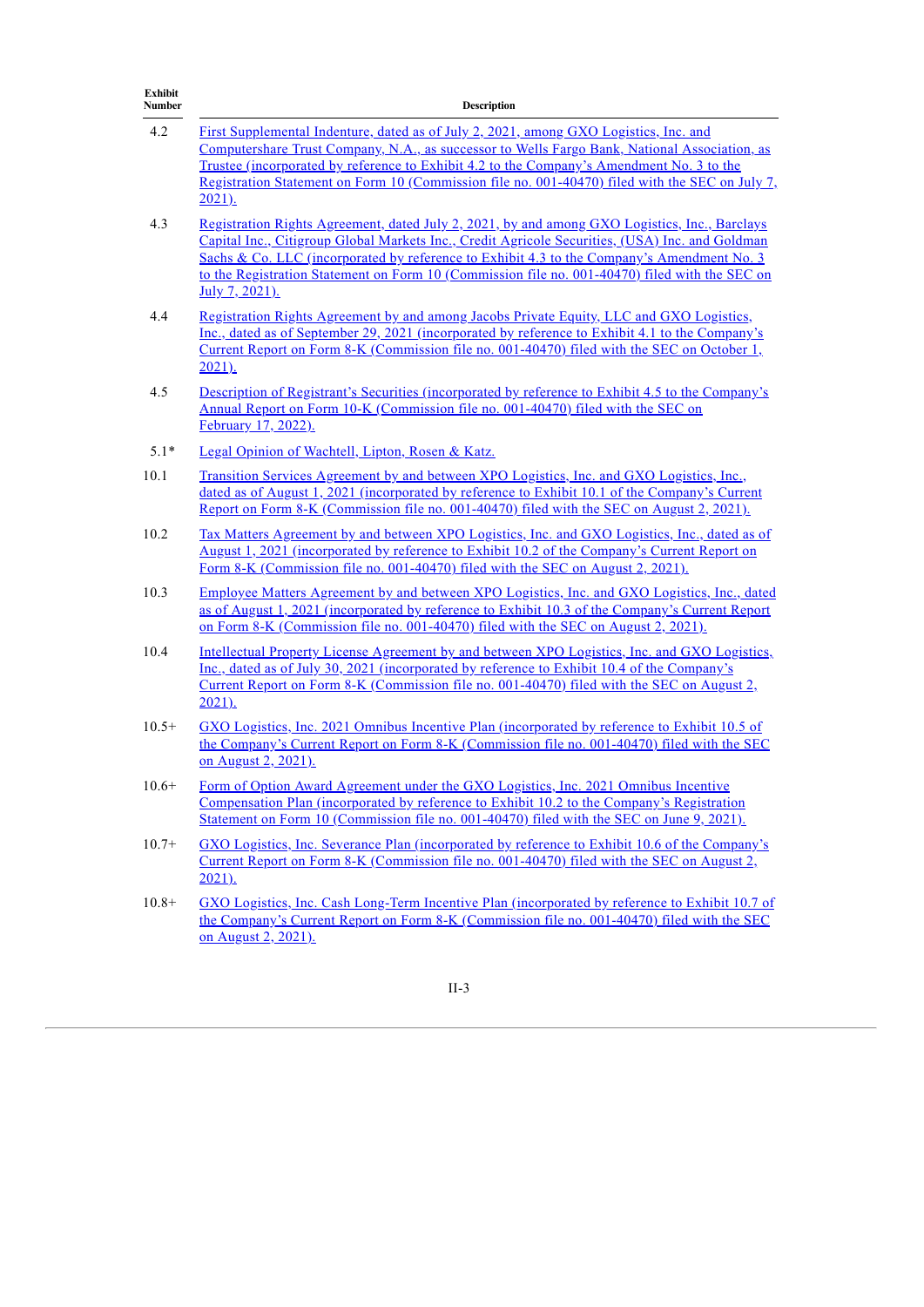| <b>Exhibit</b><br>Number | <b>Description</b>                                                                                                                                                                                                                                                                                                                                                  |  |
|--------------------------|---------------------------------------------------------------------------------------------------------------------------------------------------------------------------------------------------------------------------------------------------------------------------------------------------------------------------------------------------------------------|--|
| $10.9+$                  | <u>Award Agreement under the XPO Logistics, Inc. Cash Long-Term Incentive Plan between XPO</u><br>Logistics, Inc. and Malcolm Wilson, dated as of January 15, 2020 (incorporated by reference to<br>Exhibit 10.5 to the Company's Registration Statement on Form 10 (Commission file no. 001-<br>40470) filed with the SEC on June 9, 2021).                        |  |
| $10.10+$                 | <u>Offer Letter between XPO Logistics Europe and Malcolm Wilson, dated as of May 14, 2021</u><br><u>(incorporated by reference to Exhibit 10.7 to the Company's Registration Statement on Form 10</u><br>(Commission file no. 001-40470) filed with the SEC on June 9, 2021).                                                                                       |  |
| $10.11+$                 | Service Agreement between XPO Supply Chain UK Limited and Malcolm Wilson, dated as of<br>May 14, 2021 (incorporated by reference to Exhibit 10.8 to the Company's Registration Statement<br>on Form 10 (Commission file no. 001-40470) filed with the SEC on June 9, 2021).                                                                                         |  |
| $10.12+$                 | <u>Award Agreement under the XPO Logistics, Inc. Cash Long-Term Incentive Plan between XPO</u><br>Logistics, Inc. and Maryclaire Hammond dated as of January 15, 2020 (incorporated by reference<br>to Exhibit 10.6 to the Company's Registration Statement on Form 10 (Commission file no. 001-<br>40470) filed with the SEC on June 9, 2021).                     |  |
| $10.13+$                 | Offer Letter between XPO Logistics Europe and Maryclaire Hammond, dated as of May 14, 2021<br><u>(incorporated by reference to Exhibit 10.10 to the Company's Registration Statement on Form 10</u><br>(Commission file no. 001-40470) filed with the SEC on June 9, 2021).                                                                                         |  |
| $10.14+$                 | Service Agreement between XPO Supply Chain UK Limited and Maryclaire Hammond, dated as<br>of May 14, 2021 (incorporated by reference to Exhibit 10.11 to the Company's Registration<br>Statement on Form 10 (Commission file no. 001-40470) filed with the SEC on June 9, 2021).                                                                                    |  |
| $10.15+$                 | Pension Top Up Letter between XPO Logistics Europe and Maryclaire Hammond, dated as of<br><u>May 14, 2021 (incorporated by reference to Exhibit 10.12 to the Company's Amendment No. 3 to</u><br>the Registration Statement on Form 10 (Commission file no. 001-40470) filed with the SEC on<br>July 7, 2021).                                                      |  |
| $10.16+$                 | <u>Award Agreement under the XPO Logistics, Inc. Cash Long-Term Incentive Plan between XPO</u><br>Logistics, Inc. and Karlis Kirsis, dated as of January 15, 2020 (incorporated by reference to<br>Exhibit 10.17 to the Company's Amendment No. 5 to the Registration Statement on Form 10<br>(Commission file no. 001-40470) filed with the SEC on July 19, 2021). |  |
| $10.17+$                 | Offer Letter between XPO Logistics Europe and Karlis Kirsis, dated as of July 9, 2021<br><u>(incorporated by reference to Exhibit 10.16 to the Company's Amendment No. 4 to the</u><br>Registration Statement on Form 10 (Commission file no. 001-40470) filed with the SEC on<br>July 15, 2021).                                                                   |  |
| $10.18+$                 | Service Agreement between XPO Supply Chain UK Limited and Karlis Kirsis, dated as of July 9,<br>2021 (incorporated by reference to Exhibit 10.14 to the Company's Amendment No. 4 to the<br>Registration Statement on Form 10 (Commission file no. 001-40470) filed with the SEC on<br>July 15, 2021).                                                              |  |
| $10.19+$                 | Pension Top Up Letter between XPO Logistics Europe and Karlis Kirsis, dated as of July 9, 2021<br>(incorporated by reference to Exhibit 10.15 to the Company's Amendment No. 4 to the<br>Registration Statement on Form 10 (Commission file no. 001-40470) filed with the SEC on<br>July 15, 2021).                                                                 |  |
| $10.20+$                 | Offer Letter between XPO Logistics, Inc. and Baris Oran, dated as of April 20, 2021 (incorporated<br>by reference to Exhibit 10.9 to the Company's Registration Statement on Form 10 (Commission<br>file no. 001-40470) filed with the SEC on June 9, 2021).                                                                                                        |  |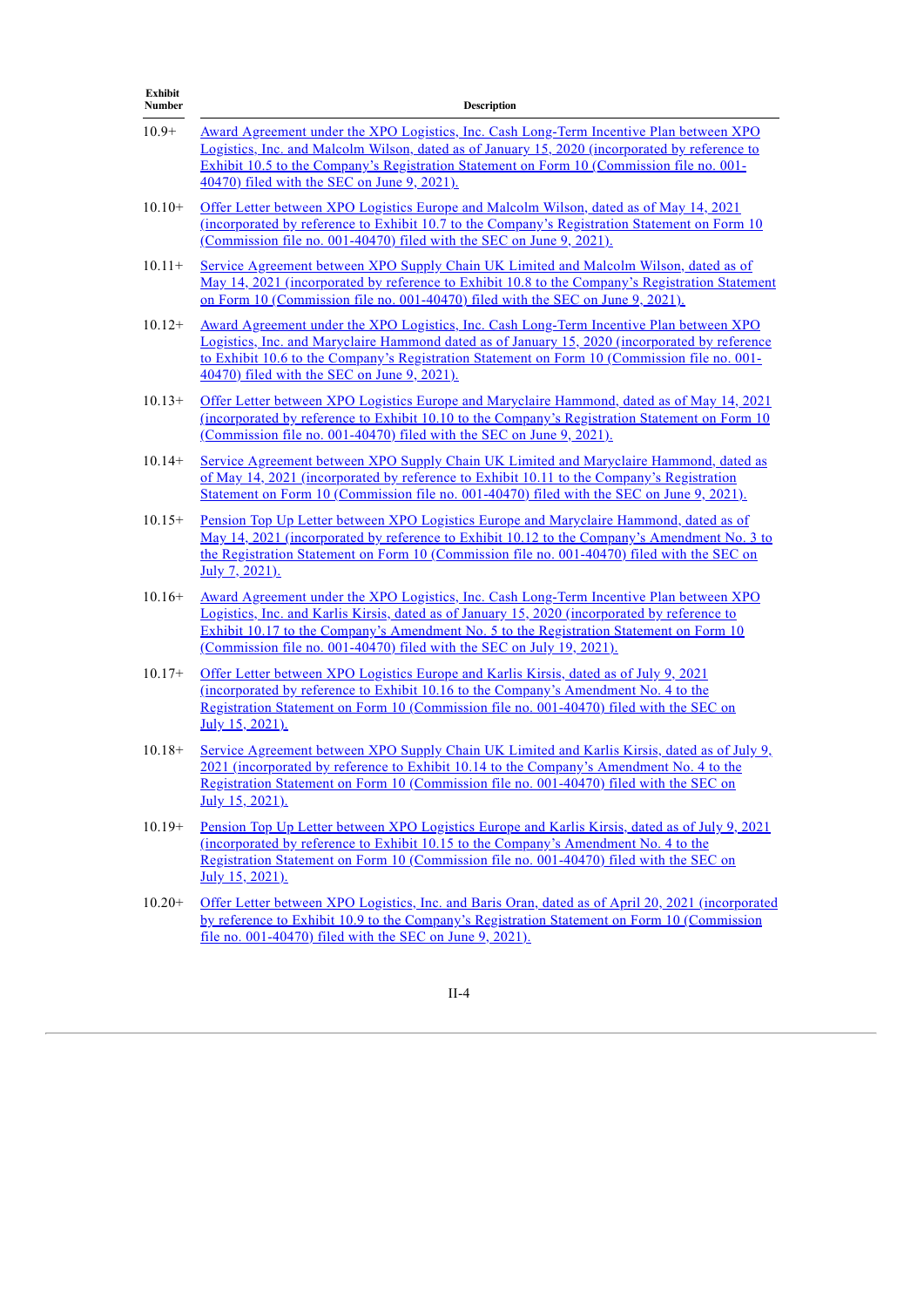| <b>Exhibit</b><br>Number | <b>Description</b>                                                                                                                                                                                                                                                                                                                                                                                                                                                                                                                                                                                 |  |
|--------------------------|----------------------------------------------------------------------------------------------------------------------------------------------------------------------------------------------------------------------------------------------------------------------------------------------------------------------------------------------------------------------------------------------------------------------------------------------------------------------------------------------------------------------------------------------------------------------------------------------------|--|
| $10.21+$                 | Form of Restricted Stock Unit Award Agreement for Non-Employee Directors (2021 Omnibus<br><b>Incentive Compensation Plan</b> ) (incorporated by reference to Exhibit 10.12 to the Company's<br>Quarterly Report on Form 10-Q (Commission file no. 001-40470) filed with the SEC on<br>November 2, 2021).                                                                                                                                                                                                                                                                                           |  |
| $10.22+$                 | Form of Restricted Stock Unit Award Agreement (Service-Vesting) (2021 Omnibus Incentive<br>Compensation Plan) (incorporated by reference to Exhibit 10.4 to the Company's Quarterly Report<br>on Form 10-Q (Commission file no. 001-40470) filed with the SEC on May 5, 2022).                                                                                                                                                                                                                                                                                                                     |  |
| $10.23+$                 | Form of Performance Stock Unit Award Agreement (Service-Vesting) (2021 Omnibus Incentive<br>Compensation Plan) (incorporated by reference to Exhibit 10.5 to the Company's Quarterly Report<br>on Form 10-Q (Commission file no. 001-40470) filed with the SEC on May 5, 2022).                                                                                                                                                                                                                                                                                                                    |  |
| $10.24+$                 | Offer Letter between GXO Logistics, Inc. and Elizabeth Fogarty, dated as of October 22, 2021<br><u>(incorporated by reference to Exhibit 10.14 to the Company's Quarterly Report on Form 10-Q</u><br>(Commission file no. 001-40470) filed with the SEC on November 2, 2021).                                                                                                                                                                                                                                                                                                                      |  |
| 10.25                    | Credit Agreement, dated as of June 23, 2021, by and among GXO Logistics, Inc., the lenders and<br>other parties from time to time party thereto, and Citibank, N.A., as Administrative Agent and an<br>Issuing Lender (incorporated by reference to Exhibit 10.13 to the Company's Amendment No. 3 to<br>the Registration Statement on Form 10 (Commission file no. 001-40470) filed with the SEC on<br>July 7, 2021).                                                                                                                                                                             |  |
| 10.26                    | Bridge Term Loan Credit Agreement, dated as of February 28, 2022, by and among GXO<br>Logistics, Inc., the lenders and other parties from time to time thereto, Barclays Bank plc, as<br>Administrative Agent, Barclays Bank plc and Citibank, N.A., as Joint Lead Arrangers and Joint<br>Bookrunners, Citibank, N.A., as Syndication Agent, and certain financial institutions to be<br>appointed, as Co-Documentation Agents (incorporated by reference to Exhibit 10.02 of the<br>Company's Current Report on Form 8-K (Commission file no. 001-40470) filed with the SEC on<br>March 1, 2022). |  |
| 10.27                    | <u>Term Loan Credit Agreement, dated as of March 22, 2022, by and among GXO Logistics, Inc., the</u><br>lenders and other parties from time to time party thereto, and Barclays Bank plc, as<br>Administrative Agent (incorporated by reference to Exhibit 10.1 of the Company's Current Report<br>on Form 8-K (Commission file no. 001-40470) filed with the SEC on March 23, 2022).                                                                                                                                                                                                              |  |
| 10.28                    | Form of Deed of Irrevocable Undertaking (incorporated by reference to Exhibit 10.01 of the<br>Company's Current Report on Form 8-K (Commission file no. 001-40470) filed with the SEC on<br>March 1, 2022).                                                                                                                                                                                                                                                                                                                                                                                        |  |
| 21.1                     | Subsidiaries of the registrant (incorporated by reference to Exhibit 21.1 to the Company's Annual<br>Report on Form 10-K (Commission file no. 001-40470) filed with the SEC on February 17, 2022).                                                                                                                                                                                                                                                                                                                                                                                                 |  |
| $23.1**$                 | Consent of KPMG LLP (incorporated by reference to Exhibit 23.1 of the Company's Registration<br>Statement on Form S-4 (File No. 333-264901) filed on May 12, 2022).                                                                                                                                                                                                                                                                                                                                                                                                                                |  |
| $23.2*$                  | Consent of Wachtell, Lipton, Rosen & Katz (included in Exhibit 5.1).                                                                                                                                                                                                                                                                                                                                                                                                                                                                                                                               |  |
| $24.1**$                 | <u>Powers of Attorney (incorporated by reference to the signature pages of the Company's</u><br>Registration Statement on Form S-4 (File No. 333-264901) filed on May 12, 2022).                                                                                                                                                                                                                                                                                                                                                                                                                   |  |
| $25.1**$                 | Statement of Eligibility of Computershare Trust Company, N.A., as Trustee with respect to the<br>Indenture (incorporated by reference to Exhibit 25.1 of the Company's Registration Statement on<br>Form S-4 (File No. 333-264901) filed on May 12, 2022).                                                                                                                                                                                                                                                                                                                                         |  |
| $99.1**$                 | Form of Letter of Transmittal (incorporated by reference to Exhibit 99.1 of the Company's<br>Registration Statement on Form S-4 (File No. 333-264901) filed on May 12, 2022).                                                                                                                                                                                                                                                                                                                                                                                                                      |  |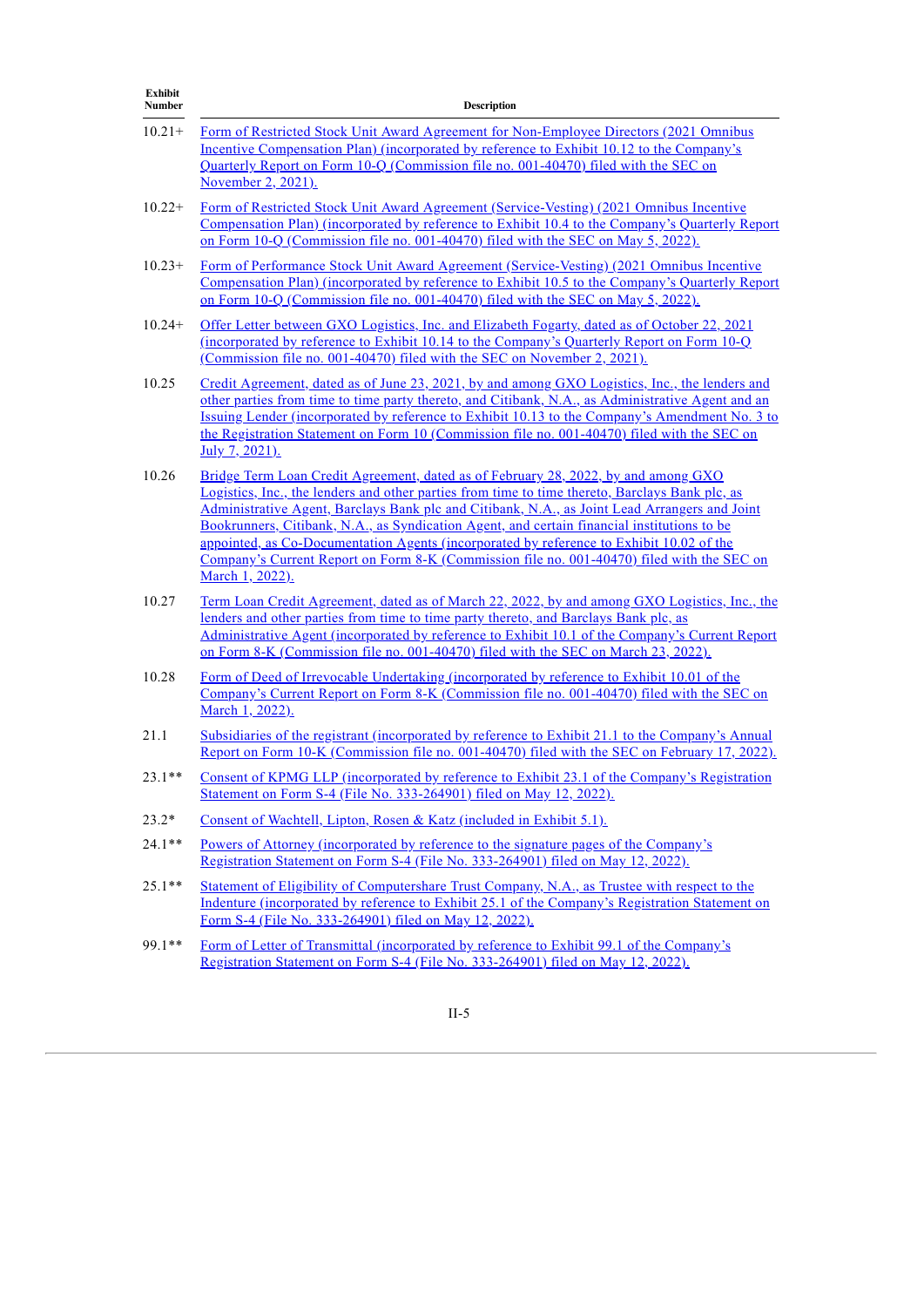**Description** 

+ This exhibit is a management contract or compensatory plan or arrangement.

#### **Item 22.** *Undertakings*

The undersigned registrant hereby undertakes:

(1) To file, during any period in which offers or sales are being made, a post-effective amendment to this registration statement:

(i) To include any prospectus required by Section  $10(a)(3)$  of the Securities Act of 1933;

(ii) To reflect in the prospectus any facts or events arising after the effective date of the registration statement (or the most recent post-effective amendment thereof) which, individually or in the aggregate, represent a fundamental change in the information set forth in the registration statement. Notwithstanding the foregoing, any increase or decrease in volume of securities offered (if the total dollar value of securities offered would not exceed that which was registered) and any deviation from the low or high end of the estimated maximum offering range may be reflected in the form of prospectus filed with the SEC pursuant to Rule 424(b) if, in the aggregate, the changes in volume and price represent no more than a 20% change in the maximum aggregate offering price set forth in the "Calculation of Registration Fee" table in the effective registration statement; and

(iii) To include any material information with respect to the plan of distribution not previously disclosed in the registration statement or any material change to such information in the registration statement.

(2) That, for the purpose of determining any liability under the Securities Act of 1933, each such post-effective amendment shall be deemed to be a new registration statement relating to the securities offered therein, and the offering of such securities at that time shall be deemed to be the initial bona fide offering thereof.

(3) To remove from registration by means of a post-effective amendment any of the securities being registered which remain unsold at the termination of the offering.

(4) That, for purposes of determining liability under the Securities Act of 1933 to any purchaser, each prospectus filed pursuant to Rule 424(b) as part of a registration statement relating to an offering, other than registration statements relying on Rule 430B or other than prospectuses filed in reliance on Rule 430A, shall be deemed to be part of and included in the registration statement as of the date it is first used after effectiveness. Provided, however, that no statement made in a registration statement or prospectus that is part of the registration statement or made in a document incorporated or deemed incorporated by reference into the registration statement or prospectus that is part of the registration statement will, as to a purchaser with a time of contract of sale prior to such first use, supersede or modify any statement that was made in the registration statement or prospectus that was part of the registration statement or made in any such document immediately prior to such date of first use.

(5) That, for the purpose of determining liability of the registrant under the Securities Act of 1933 to any purchaser in the initial distribution of the securities: The undersigned registrant undertakes that in a primary offering of securities of the undersigned registrant pursuant to this registration statement, regardless of the underwriting method used to sell the securities to the purchaser, if the securities are

<sup>107\*\*</sup> Filing Fee Table [\(incorporated](https://www.sec.gov/Archives/edgar/data/1852244/000110465922059569/tm2213978d1_ex-filingfees.htm) by reference to Exhibit 107 of the Company's Registration Statement on Form S-4 (File No. 333-264901) filed on May 12, 2022).

<sup>\*</sup> Filed herewith.

<sup>\*\*</sup> Previously filed.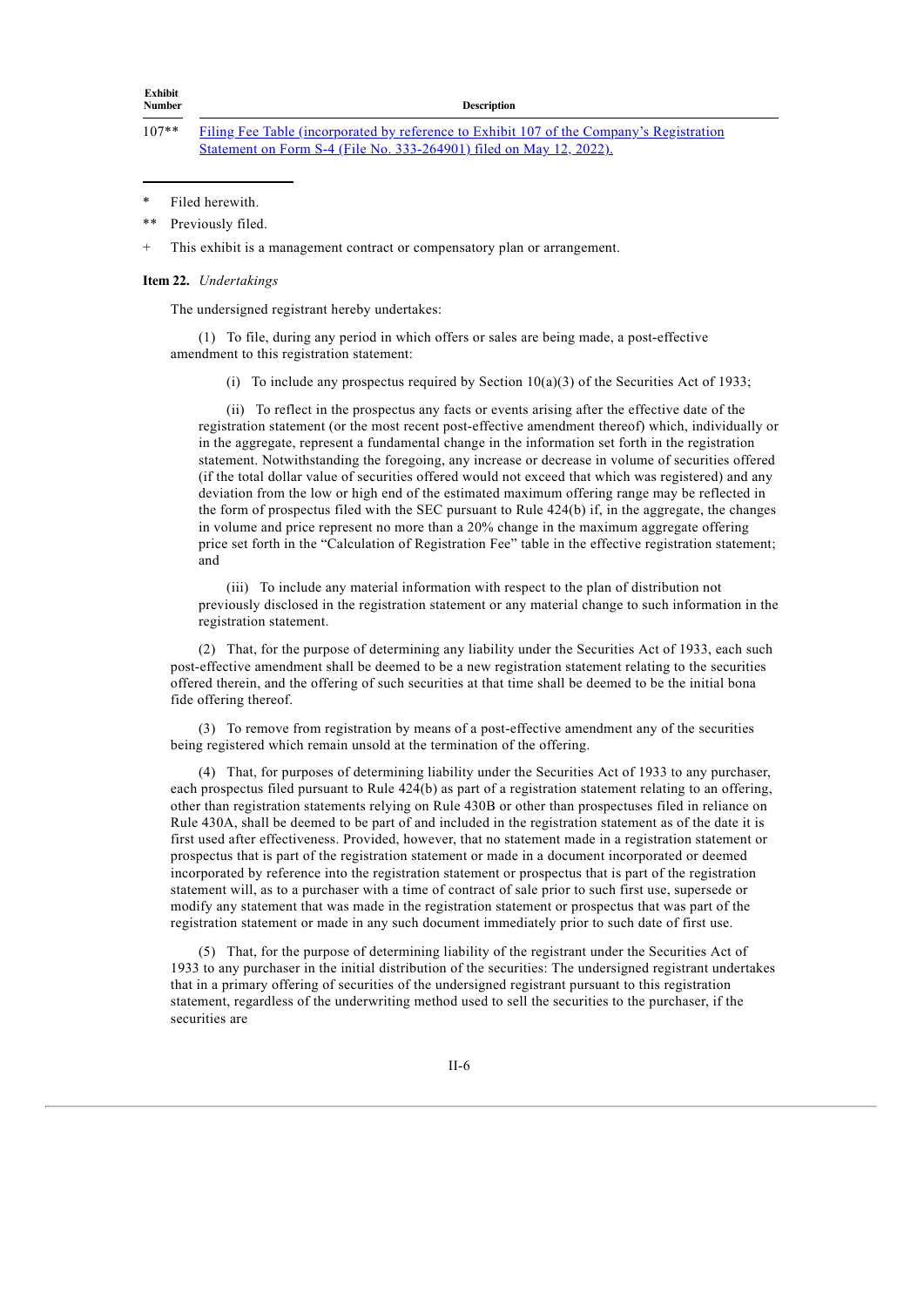offered or sold to such purchaser by means of any of the following communications, the undersigned registrant will be a seller to the purchaser and will be considered to offer or sell such securities to such purchaser:

(i) Any preliminary prospectus or prospectus of the undersigned registrant relating to the offering required to be filed pursuant to Rule 424;

(ii) Any free writing prospectus relating to the offering prepared by or on behalf of the undersigned registrant or used or referred to by the undersigned registrant;

(iii) The portion of any other free writing prospectus relating to the offering containing material information about the undersigned registrant or its securities provided by or on behalf of the undersigned registrant; and

(iv) Any other communication that is an offer in the offering made by the undersigned registrant to the purchaser.

(6) To respond to requests for information that is incorporated by reference into the prospectus pursuant to Items 4, 10(b), 11, or 13 of this Form, within one business day of receipt of such request, and to send the incorporated documents by first class mail or other equally prompt means. This includes information contained in documents filed subsequent to the effective date of the registration statement through the date of responding to the request.

(7) To supply by means of a post-effective amendment all information concerning a transaction, and the company being acquired involved therein, that was not the subject of and included in the registration statement when it became effective.

(8) Insofar as indemnification for liabilities arising under the Securities Act of 1933 may be permitted to directors, officers and controlling persons of the registrant pursuant to the foregoing provisions, or otherwise, the registrant has been advised that in the opinion of the Securities and Exchange Commission such indemnification is against public policy as expressed in the Securities Act of 1933 and is, therefore, unenforceable. In the event that a claim for indemnification against such liabilities (other than the payment by the registrant of expenses incurred or paid by a director, officer or controlling person of the registrant in the successful defense of any action, suit or proceeding) is asserted by such director, officer or controlling person in connection with the securities being registered, the registrant will, unless in the opinion of its counsel the matter has been settled by controlling precedent, submit to a court of appropriate jurisdiction the question whether such indemnification by it is against public policy as expressed in the Securities Act of 1933 and will be governed by the final adjudication of such issue.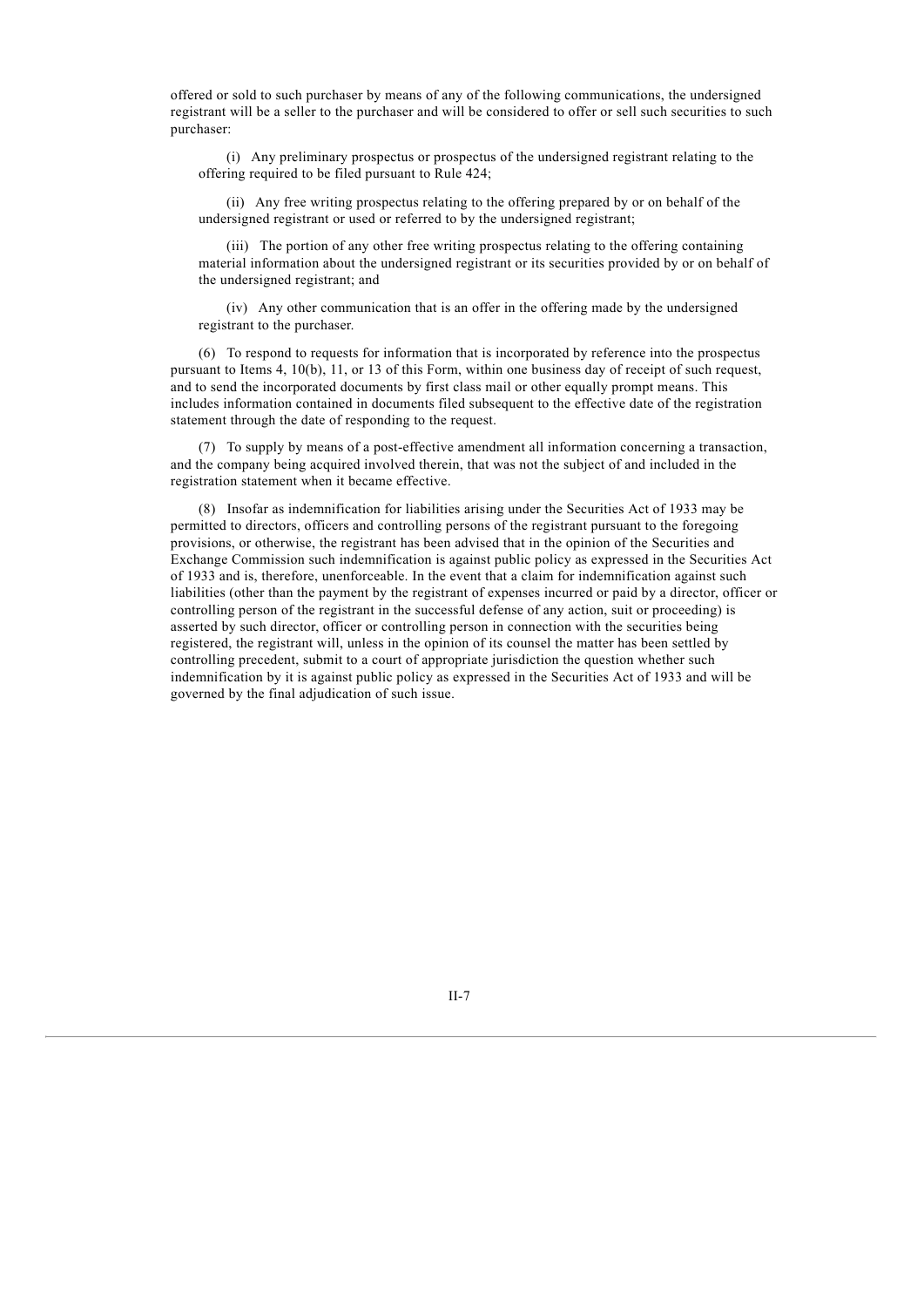### **SIGNATURES**

Pursuant to the requirements of the Securities Act of 1933, as amended, the Registrant has duly caused this Amendment No. 1 to the Registration Statement to be signed on its behalf by the undersigned, thereunto duly authorized on May 20, 2022, in the City of Greenwich, State of Connecticut.

#### **GXO Logistics, Inc.**

By: /s/ Malcolm Wilson

Name: Malcolm Wilson Title: Chief Executive Officer

Pursuant to the requirements of the Securities Act of 1933, as amended, this Amendment No. 1 to the Registration Statement has been signed by the following persons in the capacities indicated and on May 20, 2022.

| Signature          | Title                                |  |
|--------------------|--------------------------------------|--|
| /s/ Malcolm Wilson | Director and Chief Executive Officer |  |
| Malcolm Wilson     | (Principal Executive Officer)        |  |
| /s/ Baris Oran     | Chief Financial Officer              |  |
| Baris Oran         | (Principal Financial Officer)        |  |
| /s/ Paul Blanchett | Chief Accounting Officer             |  |
| Paul Blanchett     | (Principal Accounting Officer)       |  |
| $\star$            | Chairman of the Board of Directors   |  |
| <b>Brad Jacobs</b> |                                      |  |
| $\ast$             | Vice Chair of the Board of Directors |  |
| Marlene Colucci    |                                      |  |
| $\star$            | Director                             |  |
| Gena Ashe          |                                      |  |
| $\ast$             | Director                             |  |
| Clare Chatfield    |                                      |  |
| $\ast$             | Director                             |  |
| Joli Gross         |                                      |  |
| $\ast$             | Director                             |  |
| Jason Papastavrou  |                                      |  |
| $\ast$             | Lead Independent Director of         |  |
|                    | the Board of Directors               |  |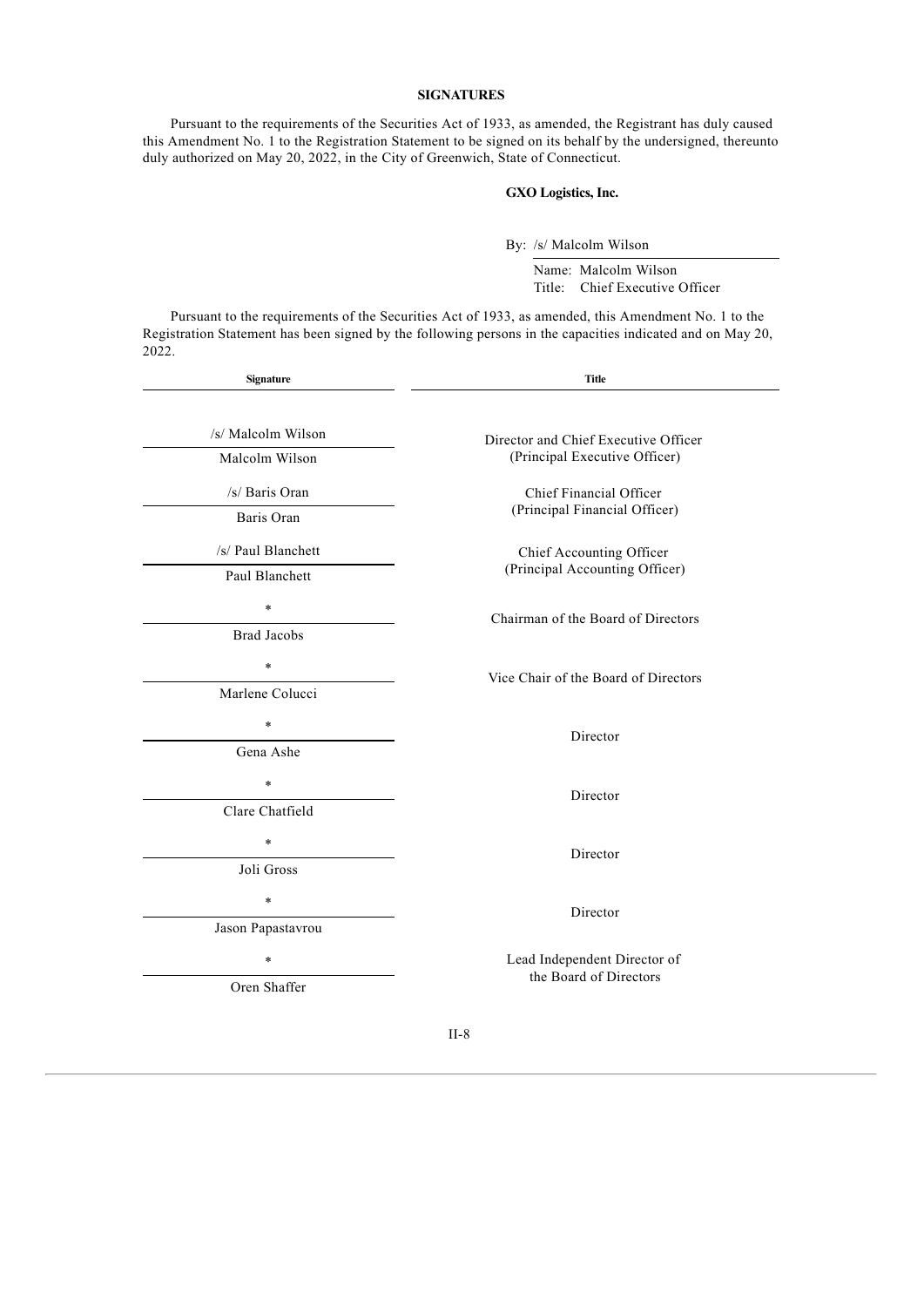\* By /s/ Karlis Kirsis

Karlis Kirsis Attorney-in-Fact

Karlis Kirsis, by signing his name hereto, does hereby sign this Amendment No. 1 to the Registration Statement on behalf of the directors of the registrant above in front of whose name asterisks appear, pursuant to powers of attorney duly executed by such directors and filed with the SEC.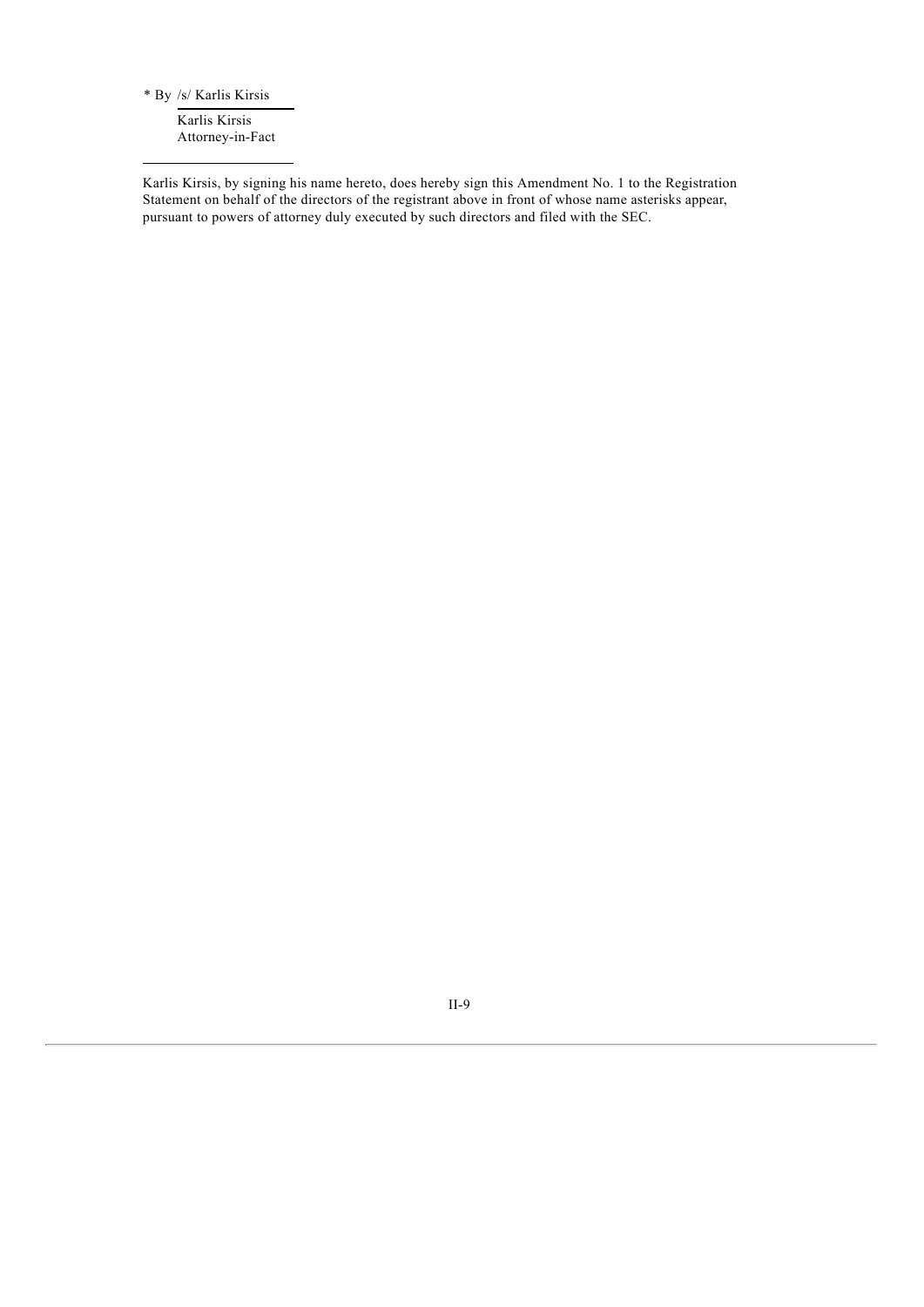May 20, 2022

<span id="page-11-0"></span>GXO Logistics, Inc. Two American Lane Greenwich, Connecticut 06831

Re: Registration Statement on Form S-4

#### Ladies and Gentlemen:

We have acted as special outside counsel to GXO Logistics, Inc., a Delaware corporation (the "Company"), in connection with the Registration Statement on Form S-4 filed with the Securities and Exchange Commission (the "SEC") on May 12, 2022, and amended by Amendment No. 1 thereof filed with the SEC on the date hereof (as so amended, the "Registration Statement") under the Securities Act of 1933, as amended, relating to the exchange of the Company's outstanding unregistered 1.650% Notes due 2026 and 2.650% Notes due 2031 (together, the "Old Notes") that are validly tendered and not validly withdrawn for an equal principal amount of the respective series of the Company's 1.650% Notes due 2026 and 2.650% Notes due 2031 (together, the "Exchange Notes"), the offers of which have been registered under the Securities Act (the "Exchange Offers"). The Exchange Notes will be issued under the Indenture, dated July 2, 2021 (the "Indenture"), between the Company and Computershare Trust Company, N.A., as successor to Wells Fargo Bank, National Association as trustee (the "Trustee").

We have examined and relied on originals or copies certified or otherwise identified to our satisfaction of such documents, corporate records, certificates of the Company and public officials and other instruments as we have deemed necessary or appropriate for the purposes of this letter, including (a) the Registration Statement; (b) the preliminary prospectus, included in the Registration Statement, but excluding the documents incorporated therein (the "Prospectus"); (c) a copy of the Amended and Restated Certificate of Incorporation of the Company and a copy of the Second Amended and Restated Bylaws of the Company, each as set forth in Exhibits 3.1 and 3.2, respectively, to the Registration Statement; (d) the Indenture, as set forth in Exhibit 4.1 to the Registration Statement; (e) a copy of the Global Notes for each series of Old Notes; and (f) resolutions of the Board of Directors of the Company relating to the Registration Statement and the Exchange Offers. In such examination, we have assumed (a) the authenticity of original documents and the genuineness of all signatures and the legal capacity of all natural persons; (b) the conformity to the originals of all documents submitted to us as copies; (c) the truth, accuracy and completeness of the information, representations and warranties contained in the agreements, records, documents, instruments and certificates we have reviewed; and (d) all Exchange Notes will be issued and sold in compliance with applicable federal and state securities laws and in the manner stated in the Registration Statement and the Prospectus. We have assumed that the terms of the Exchange Notes have been established so as not to, and that the execution and delivery by the parties thereto and the performance of such parties' obligations under the Exchange Notes will not, breach, contravene, violate, conflict with or constitute a default under (1) any law, rule or regulation to which any party thereto is subject (excepting the laws of the State of New York and the federal securities laws of the United States of America as such laws apply to the Company to the extent stated herein), (2) any judicial or regulatory order or decree of any governmental authority or (3) any consent, approval, license, authorization or validation of, or filing, recording or registration with, any governmental authority. We also have assumed that the Indenture and the Exchange Notes are the valid and legally binding obligation of the Trustee. As to any facts material to the opinions expressed herein that we did not independently establish or verify, we have relied upon statements and representations of officers and other representatives of the Company and others.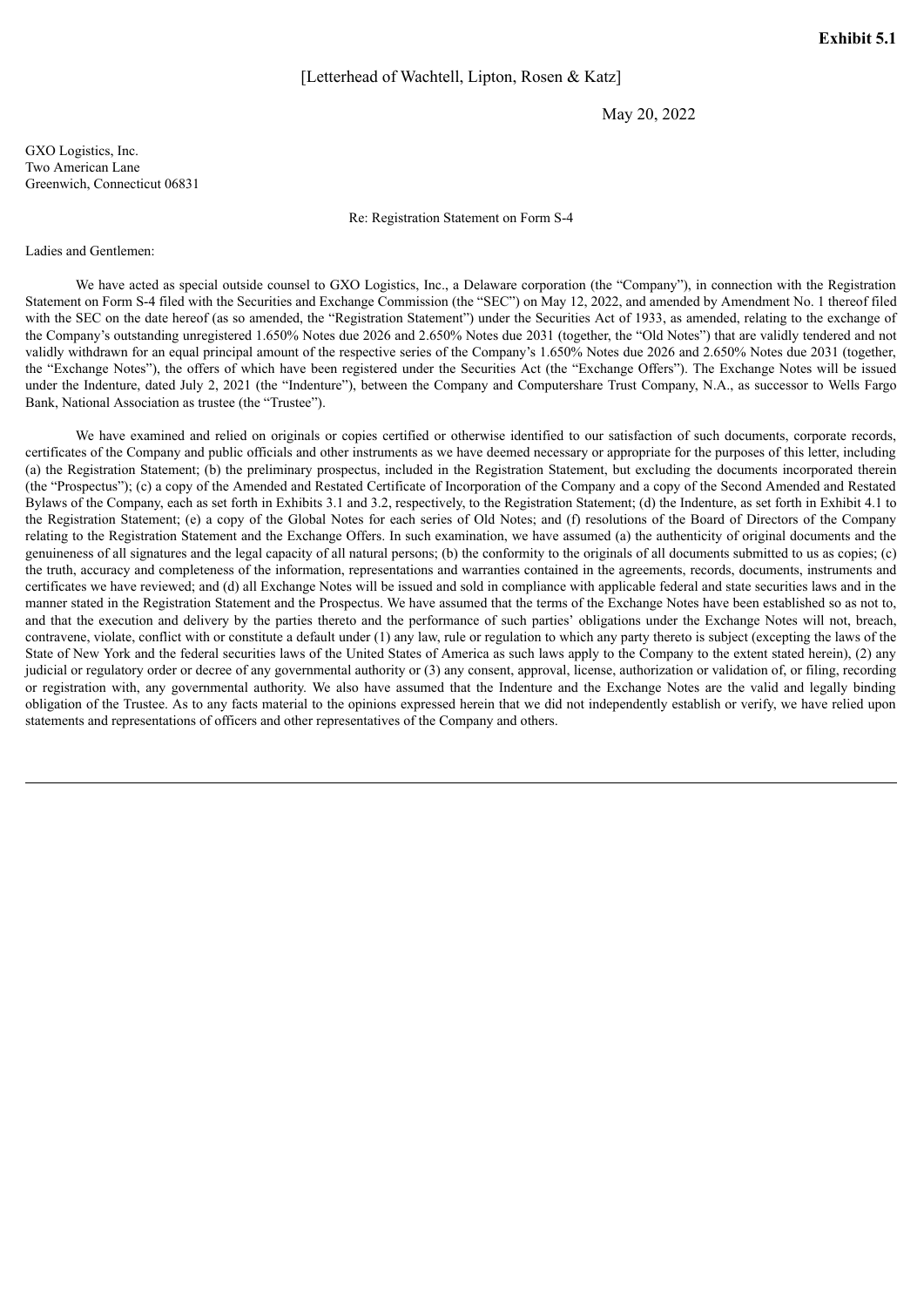We are members of the Bar of the State of New York, and we have not considered, and we express no opinion as to, the laws of any jurisdiction other than the laws of the State of New York as in effect on the date hereof and the General Corporation Law of the State of Delaware as in effect on the date hereof.

Based upon the foregoing, and subject to the qualifications and limitations set forth in this letter, it is our opinion that when (a) the Registration Statement has become effective under the Act, (b) the Old Notes have been exchanged in the manner described in the Prospectus forming a part of the Registration Statement, (c) the Exchange Notes have been duly authenticated by the Trustee and executed, issued and delivered by the Company in accordance with the terms of the Indenture, against receipt of the Old Notes surrendered in exchange therefor, (d) the Indenture and indenture trustee qualify under the Trust Indenture Act of 1939, as amended, and a Statement of Eligibility of the Trustee on a Form T-1 has been filed with the SEC with respect to each such indenture trustee, and (e) applicable provisions of "blue sky" laws have been complied with, the Exchange Notes will have been duly authorized by the Company and will be valid and binding obligations of the Company, enforceable against the Company in accordance with their terms.

The opinion set forth above is subject to the effects of (a) bankruptcy, insolvency, fraudulent conveyance, reorganization, moratorium and other similar laws relating to or affecting the enforcement of creditors' rights generally; (b) general equitable principles (whether considered in a proceeding in equity or at law); (c) an implied covenant of good faith and fair dealing; (d) provisions of law that require that a judgment for money damages rendered by a court in the United States be expressed only in United States dollars; (e) limitations by any governmental authority that limit, delay or prohibit the making of payments outside the United States; and (f) generally applicable laws that (i) provide for the enforcement of oral waivers or modifications where a material change of position in reliance thereon has occurred or provide that a course of performance may operate as a waiver, (ii) limit the availability of a remedy under certain circumstances where another remedy has been elected, (iii) limit the enforceability of provisions releasing, exculpating or exempting a party from, or requiring indemnification of a party for, liability for its own action or inaction, to the extent the action or inaction involves negligence, gross negligence, recklessness, willful misconduct or unlawful conduct, (iv) may, where less than all of a contract may be unenforceable, limit the enforceability of the balance of the contract to circumstances in which the unenforceable portion is not an essential part of the agreed-upon exchange, (v) may limit the enforceability of provisions providing for compounded interest, imposing increased interest rates or late payment charges upon delinquency in payment or default or providing for liquidated damages or for premiums upon acceleration, or (vi) limit the waiver of rights under usury laws. Furthermore, the manner in which any particular issue relating to the opinions would be treated in any actual court case would depend in part on facts and circumstances particular to the case and would also depend on how the court involved chose to exercise the wide discretionary authority generally available to it. We express no opinion as to the effect of Section 210(p) of the Dodd-Frank Wall Street Reform and Consumer Protection Act of 2010, as amended.